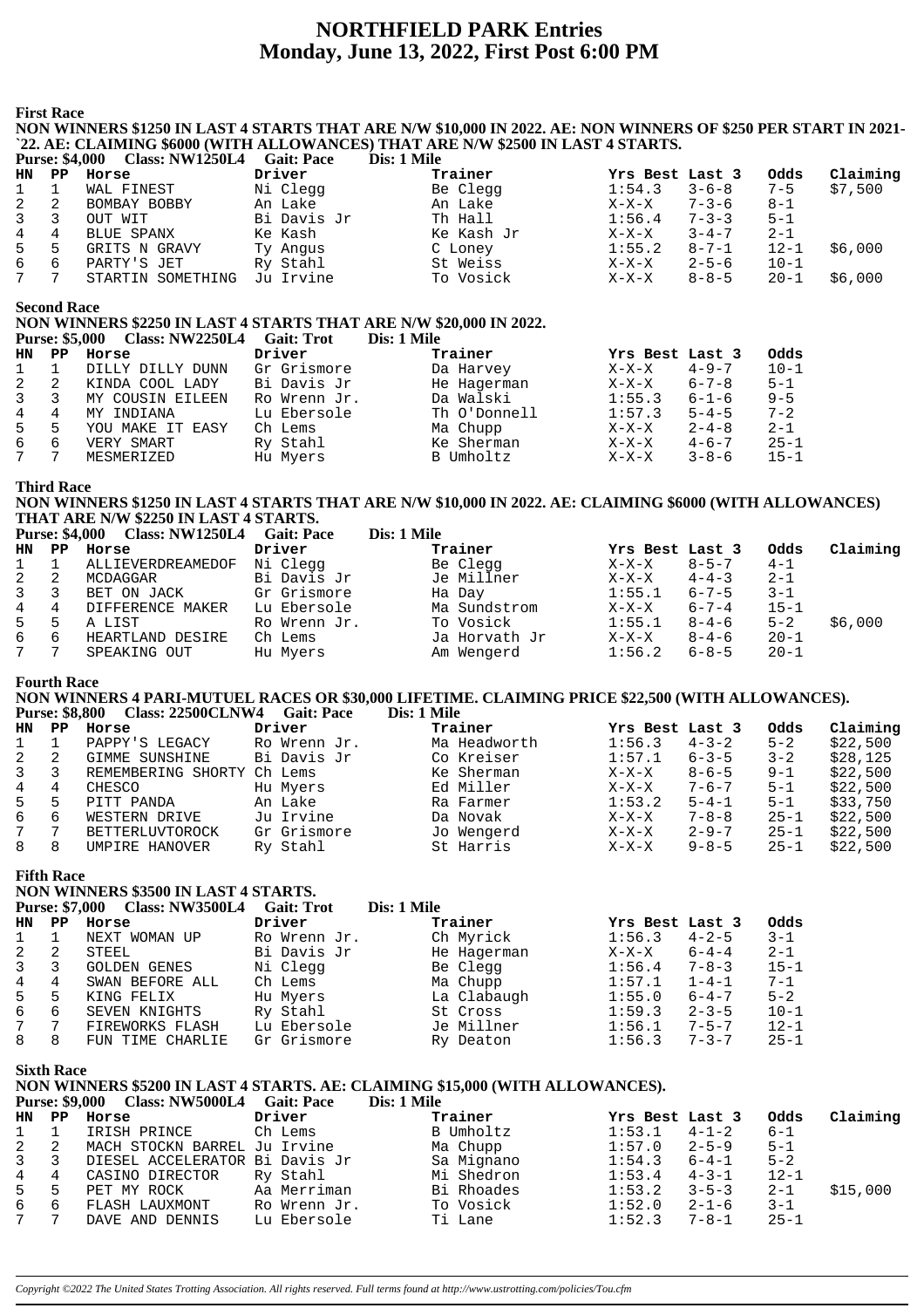**Seventh Race NON WINNERS 2 PARI-MUTUEL RACES OR \$20,000 LIFETIME. AE: N/W 4 PM RACES OR \$31,000 LIFETIME. CLAIMING PRICE \$22,500 (WITH ALLOWANCES)**

|              |    | Purse: \$8,800 Class: NW2PMCD | <b>Gait: Pace</b> | Dis: 1 Mile    |                 |             |          |          |
|--------------|----|-------------------------------|-------------------|----------------|-----------------|-------------|----------|----------|
| HN PP        |    | Horse                         | Driver            | Trainer        | Yrs Best Last 3 |             | Odds     | Claiming |
| $1 \quad$    |    | RAES LUCKY CHARM              | Ro Wrenn Jr.      | Ed Miller      | 1:55.0          | $2 - 6 - 1$ | $4 - 1$  |          |
| $\mathbf{2}$ | -2 | PIKE ROCK                     | Bi Davis Jr       | Co Kreiser     | 1:53.2          | $3 - 3 - 7$ | $7 - 2$  | \$28,125 |
| $3 \quad 3$  |    | MUSICAL BOX                   | Ch Lems           | Ma Chupp       | 1:54.1          | $1 - 1 - 1$ | $5 - 1$  |          |
| $4\degree$   | 4  | PHANTOM SHADOW                | Hu Myers          | B Umholtz      | 1:56.1          | $3 - 3 - 2$ | $15 - 1$ | \$28,125 |
| $5^{\circ}$  | 5  | GUNS BLAZIN'                  | Ry Stahl          | Ma Burkholder  | 1:54.2          | $4 - 9 - 6$ | $10 - 1$ |          |
| 6            | 6  | GREATER THAN ACES             | An Lake           | De Santantonio | 1:58.3          | $6 - 7 - 2$ | $25 - 1$ |          |
| 7            |    | KEYSTONE CATALYST             | Gr Grismore       | Sa Schillaci   | 1:53.2          | $1 - 6 - 1$ | $4 - 1$  | \$28,125 |
| 8            | 8  | SWEET SUCCESS                 | Aa Merriman       | Bi Rhoades     | 1:51.4          | $1 - 1 - 7$ | $3 - 1$  |          |

#### **Eighth Race**

# NON WINNERS 7 PARI-MUTUEL RACES OR \$40,000 LIFETIME. CLAIMING PRICE \$30,000 (WITH ALLOWANCES).<br>Purse: \$9,800 Class: NW4PMCD Gait: Pace Dis: 1 Mile **Purse: \$9,800 Class: NW4PMCD Gait: Pace**

| HN           | PP | Horse                          | Driver       | Trainer      | Yrs Best Last 3 |             | Odds     | Claiming |
|--------------|----|--------------------------------|--------------|--------------|-----------------|-------------|----------|----------|
| $\mathbf{1}$ |    | BRIGHTER DAYS                  | Gr Grismore  | Je Roegner   | 1:53.0          | $3 - 8 - 6$ | $2 - 1$  | \$37,500 |
| 2            |    | ONOITSMYMOTHERNLAW Lu Ebersole |              | Ri Zelenak   | $X-X-X$         | $6 - 8 - 7$ | $25 - 1$ | \$37,500 |
| 3            |    | OLD TOWN ROAD                  | Ch Lems      | Ma Headworth | 1:56.4          | $4 - 6 - 6$ | $8 - 1$  | \$37,500 |
| 4            | 4  | HIGHASAKITE                    | Bi Davis Jr  | Co Kreiser   | 1:53.2          | $5 - 2 - 8$ | $4 - 1$  | \$30,000 |
| 5            | 5  | ROUTHLAND                      | Aa Merriman  | Jo Oliverio  | 1:54.0          | $7 - 4 - 7$ | $3 - 1$  | \$37,500 |
| 6            | -6 | STELLAR BLUE CHIP              | Ro Wrenn Jr. | Sa Schillaci | 1:53.1          | $7 - 1 - 2$ | $3 - 1$  | \$37,500 |
| 7            |    | WINCHESTER WALLEY              | Hu Myers     | Da Edwards   | $X-X-X$         | $5 - 8 - 5$ | $25 - 1$ | \$30,000 |
| 8            | 8  | REAL VISION                    | Ry Stahl     | Me Byler     | 1:54.0          | $1 - 1 - 2$ | $25 - 1$ | \$30,000 |

### **Ninth Race**

| NON WINNERS \$5000 IN LAST 4 STARTS. |   |                                           |             |              |                       |          |  |  |  |  |
|--------------------------------------|---|-------------------------------------------|-------------|--------------|-----------------------|----------|--|--|--|--|
|                                      |   | Purse: \$9,000 Class: NW5000L4 Gait: Trot |             | Dis: 1 Mile  |                       |          |  |  |  |  |
| HN PP                                |   | Horse                                     | Driver      | Trainer      | Yrs Best Last 3       | Odds     |  |  |  |  |
| 1                                    |   | STARLIT THISWANDAY Ra Kinney              |             | Ra Kinney    | $2 - 2 - 3$<br>1:57.2 | $8 - 1$  |  |  |  |  |
| $2 \quad 2$                          |   | ANASTASIA RUDY Ry Stahl                   |             | Je Conger    | $1:55.1$ 7-2-9        | $5 - 1$  |  |  |  |  |
| 3 3                                  |   | FLY JESSE FLY Lu Ebersole                 |             | Ca Hollar    | $1:57.0$ $5-1-6$      | $25 - 1$ |  |  |  |  |
| $4\overline{ }$                      | 4 | TWENTYFOUR K MAGIC Ro Wrenn Jr.           |             | Ty Loy       | $1:55.0$ $3-3-5$      | $8 - 5$  |  |  |  |  |
| $5^{\circ}$                          | 5 | GONNAWISHONASTAR                          | Aa Merriman | Ji Smith     | $1:54.4$ $1-2-8$      | $5 - 2$  |  |  |  |  |
| 6                                    | 6 | STARS AN STONES                           | Hu Myers    | Sa Schillaci | $1:56.2$ 7-3-4        | $25 - 1$ |  |  |  |  |
| $7\degree$                           | 7 | SLATED TO WIN                             | Bi Davis Jr | Co Kreiser   | $1:54.4$ $8-1-6$      | $9 - 2$  |  |  |  |  |
| 8                                    | 8 | LILY'S SWAN POND                          | Ch Lems     | Ch Myrick    | 1:58.1<br>$4 - 6 - 7$ | $25 - 1$ |  |  |  |  |

#### **Tenth Race**

**NON WINNERS 1 PARI-MUTUEL RACE OR \$10,000 LIFETIME. AE: N/W 2 PM RACES OR \$20,000 LIFETIME. CLAIMING PRICE \$15,000 (WITH ALLOWANCES).**

|              | <b>Purse: \$7,500</b> | <b>Class: NW1PMCD</b> | <b>Gait: Pace</b> | Dis: 1 Mile |                 |             |          |          |
|--------------|-----------------------|-----------------------|-------------------|-------------|-----------------|-------------|----------|----------|
| HN .         | PP.                   | Horse                 | Driver            | Trainer     | Yrs Best Last 3 |             | Odds     | Claiming |
|              |                       | SNOW BURN             | Ty Angus          | C Loney     | $X-X-X$         | $6 - 7 - 7$ | $20 - 1$ |          |
| 2            | 2                     | BECK JR               | Jo Mapes          | Ri Mapes    | 1:59.1          | $9 - 7 - 3$ | $25 - 1$ | \$22,500 |
| $\mathbf{3}$ |                       | INSTANTANEOUS         | Hu Myers          | Du Arledge  | $X-X-X$         | $6 - 9 - 4$ | $5 - 2$  | \$18,750 |
| 4            | 4                     | BROOKDALE JOEY        | Bi Davis Jr       | B Umholtz   | 1:59.0          | $4 - 4 - 3$ | $9 - 1$  | \$18,750 |
| 5            | 5                     | HOUSE EDGE            | Ti Deaton         | Ke Kash Jr  | 1:57.2          | $1 - 2 - 5$ | $5 - 1$  |          |
| 6            | 6                     | LEONARDO HANOVER      | Ro Wrenn Jr.      | Re Zubkoff  | 1:57.1          | $2 - 6 - 1$ | $9 - 2$  | \$22,500 |
| 7            |                       | <b>GOLD VINTAGE</b>   | Ch Lems           | Ji Smith    | $X-X-X$         | $7 - 5 - 2$ | $25 - 1$ |          |
| 8            | 8                     | PELLEGRINI            | Aa Merriman       | Cr Stein    | $X-X-X$         | $3 - 5 - 8$ | $5 - 1$  |          |
| 9            | 9                     | BEACH BUM BOB         | Ja Thompson       | Ke Merriman | $X-X-X$         | $2 - 3 - 4$ | $4 - 1$  | \$15,000 |

**Eleventh Race**

# **GUARANTEED \$10,000 PICK 4 STARTS HERE NON WINNERS 4 PARI-MUTUEL RACES OR \$30,000 LIFETIME. AE: N/W 7 PM RACES OR \$40,000 LIFETIME. CLAIMING PRICE \$30,000 (WITH ALLOWANCES).**<br>Purse: \$9,800 Class: NW4PMCD Gait: Pace Dis: 1 Mile

Purse: \$9,800 Class: NW4PMCD Gait: Pace

| HN PP          |                | Horse                           | Driver      | Trainer         | Yrs Best Last 3 |              | Odds     | Claiming |
|----------------|----------------|---------------------------------|-------------|-----------------|-----------------|--------------|----------|----------|
| 1              |                | ROSE RUN WALKER                 | Aa Merriman | Me Byler        | $X-X-X$         | $10 - 7 - 9$ | $8 - 5$  |          |
| 2              | -2             | AND I OUOTE                     | Bi Davis Jr | Ke Kash Jr      | 1:55.4          | $4 - 2 - 3$  | $7 - 2$  |          |
| $\overline{3}$ | -3             | DUSTUP HANOVER                  | Ti Deaton   | Ja Day          | 1:56.4          | $6 - 7 - 5$  | $25 - 1$ |          |
| $\overline{4}$ | $\overline{4}$ | REVENANT BLUE CHIP Ro Wrenn Jr. |             | Sa Schillaci    | 1:53.3          | $7 - 4 - 3$  | $2 - 1$  | \$30,000 |
| 5              | -5             | WIGGLEITJIM                     | Gr Grismore | Da Walski       | 1:56.1          | $4 - 4 - 8$  | $8 - 1$  |          |
| 6              | 6              | ESAI HANOVER                    | Ch Lems     | Ro Krenitsky Jr | $X-X-X$         | $2 - 4 - 8$  | $12 - 1$ |          |
| 7              | $\overline{7}$ | SMOOTH RACER                    | Hu Myers    | Ca Hollar       | 1:55.1          | $5 - 5 - 9$  | $25 - 1$ |          |
| 8              | 8              | ALL IN JEST                     | Lu Ebersole | Je Millner      | 1:57.1          | $3 - 5 - 3$  | $25 - 1$ |          |